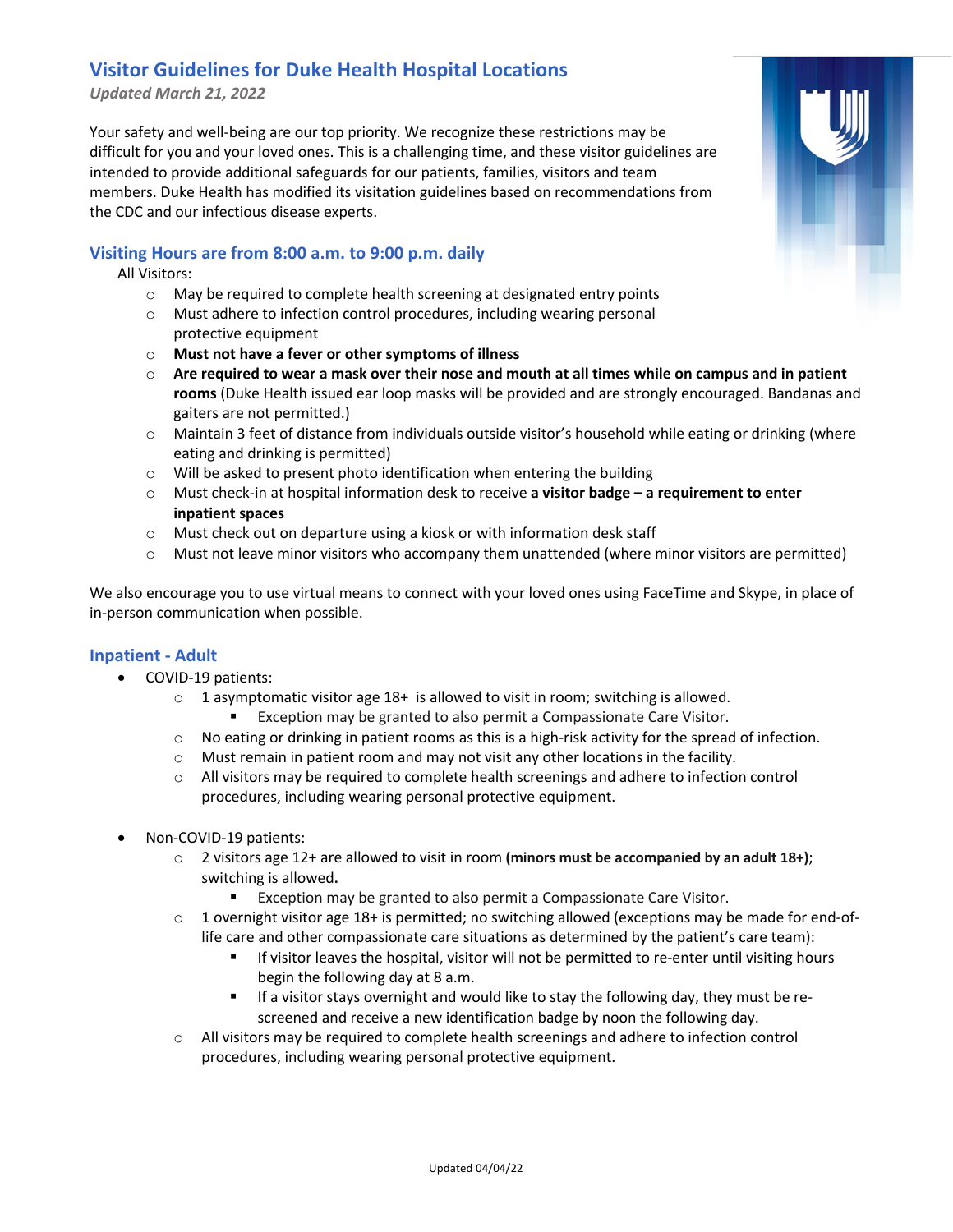# **Inpatient – Pediatric**

- COVID-19 patients:
	- $\circ$  1 designated asymptomatic visitor age 18+ allowed in patient room (minors must be accompanied by an adult 18+) and 2 designated asymptomatic visitors total allowed in hospital; switching is allowed.
		- Exception may be granted to also permit a Compassionate Care Visitor.
	- $\circ$  Must remain in patient room and may not visit any other locations in the facility.
	- $\circ$  No eating or drinking in patient rooms as this is a high-risk activity for the spread of infection.
	- $\circ$  1 designated asymptomatic overnight visitor age 18+, unless parent or caregiver of patient, is permitted.
		- Must remain in the patient's room during overnight visit.
		- If visitor leaves the hospital, visitor will not be permitted to re-enter until visiting hours begin the following day at 8 a.m.
		- § If a visitor stays overnight and would like to stay the following day, they must be rescreened and receive a new identification badge by noon the following day.
	- $\circ$  All visitors may be required to complete health screenings and adhere to infection control procedures, including wearing personal protective equipment.
- Non-COVID-19 patients:
	- o 2 visitors age 12+ are allowed to visit; switching is allowed **(minors must be accompanied by an adult 18+).**
		- Exception may be granted to also permit a Compassionate Care Visitor.
	- $\circ$  2 overnight visitors age 18 or older, unless a parent or caregiver of patient, are permitted
		- Must remain in the patient's room during overnight visit.
		- **■** If visitor leaves the hospital, visitor will not be permitted to re-enter until visiting hours begin the following day at 8 a.m.
		- **■** If a visitor stays overnight and would like to stay the following day, they must be rescreened and receive a new identification badge by noon the following day.
	- o All visitors may be required to complete health screenings and adhere to infection control procedures, including wearing personal protective equipment.

# **End-of-life Inpatient**

- COVID-19 patients:
	- o 2 asymptomatic visitors; switching is allowed.
		- Exception may be granted to also permit a Compassionate Care Visitor.
	- $\circ$  Must remain in patient room and may not visit any other locations in the facility.
	- $\circ$  No eating or drinking in patient rooms as this is a high-risk activity for the spread of infection.
	- $\circ$  All visitors may be required to complete health screenings and adhere to infection control procedures, including wearing personal protective equipment.
- Non-COVID-19 patients:
	- o 4 designated visitors, where space permits; switching is allowed.
		- Exception may be granted to also permit a Compassionate Care Visitor.
	- o All visitors may be required to complete health screenings and adhere to infection control procedures, including wearing personal protective equipment.

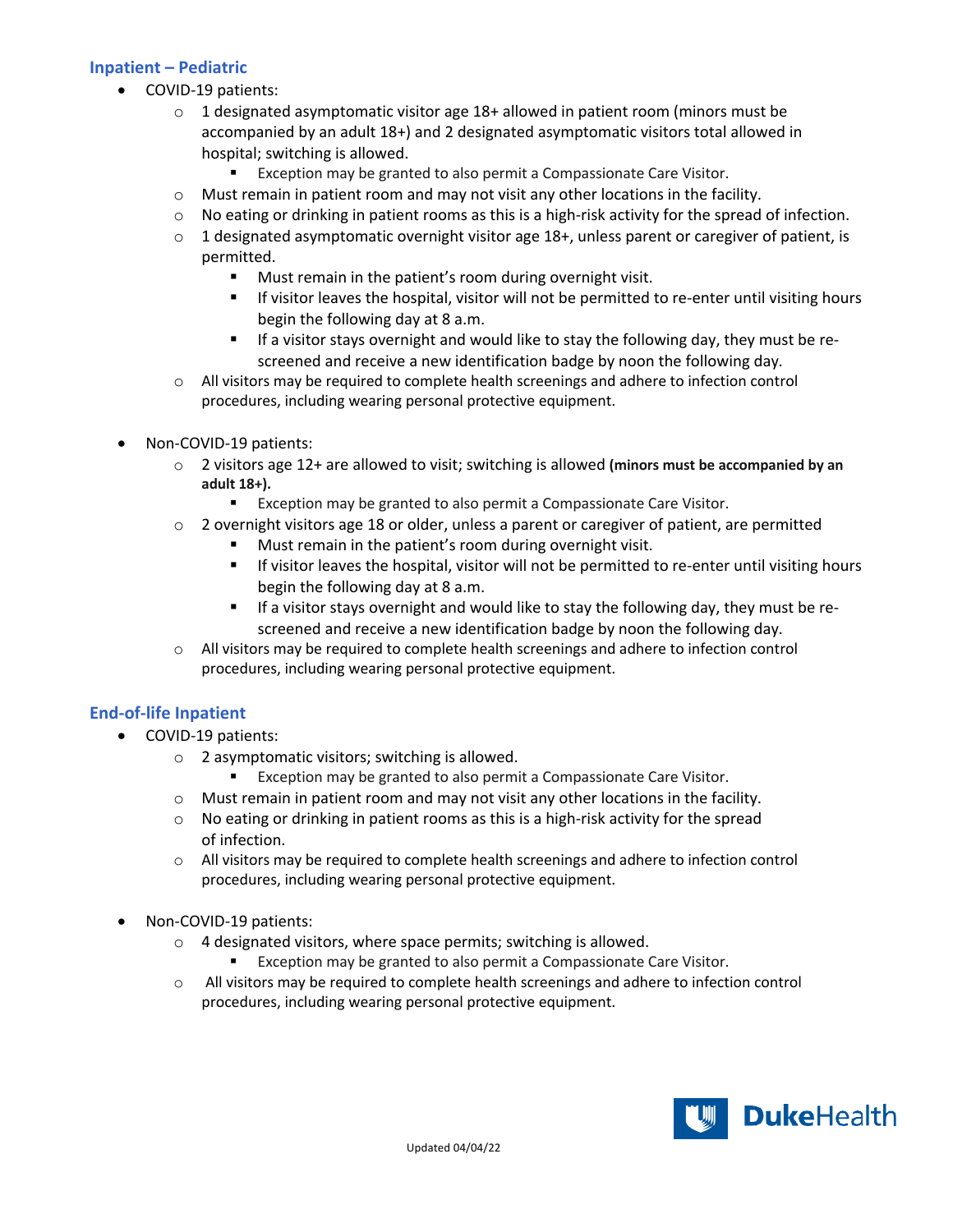# **Inpatient – Maternity Inpatient/Nursing Mothers**

- COVID-19 patients:
	- $\circ$  1 designated asymptomatic visitor age 18+ is allowed to visit in room; no switching allowed Exception may be granted to also permit a Compassionate Care Visitor.
	- o Must remain in patient room and may not visit any other locations in the facility.
	- o All visitors may be required to complete health screenings and adhere to infection control procedures, including wearing personal protective equipment.
	- o 1 designated asymptomatic overnight visitor age 18+, unless parent or caregiver of patient; no switching.
		- Exception may be granted to also permit a Compassionate Care Visitor.
		- If visitor leaves the hospital, visitor will not be permitted to re-enter until visiting hours begin the following day at 8 a.m.
- Non-COVID-19 patients
	- $\circ$  2 visitors age 12+ are allowed to visit in room, unless exception granted (minors must be accompanied by an adult 18+); switching is allowed.
		- Exception may be granted to also permit a Compassionate Care Visitor.
	- o Limit of 1 visitor in Labor & Delivery Operation Room.
	- $\circ$  2 overnight visitors age 18+, unless parent or caregiver of pediatric patient; no switching allowed.
		- Exception may be granted to also permit a Compassionate Care Visitor.
		- If visitor leaves the hospital, visitor will not be permitted to re-enter until visiting hours begin the following day at 8 a.m.
		- **■** If a visitor stays overnight and would like to stay the following day, they must be rescreened and receive a new identification badge by noon the following day.
	- o All visitors may be required to complete health screenings and adhere to infection control procedures, including wearing personal protective equipment.

#### **Emergency Department**

- 1 asymptomatic visitor age 12+ is allowed to visit in room **(minors must be accompanied by an adult 18+); switching is allowed**
	- o Exception may be granted to also permit a Compassionate Care Visitor.
- 1 asymptomatic visitor age 12+ is allowed to wait in the lobby (minors must be accompanied by an adult 18+); switching is allowed.
	- o Exception may be granted to also permit a Compassionate Care Visitor.

#### **Inpatient: Hospital Perioperative Procedural/Inpatient Surgical Area – Adult**

- 2 visitors age 18+ with 1 in clinical area; switching is allowed
	- o Exception may be granted to also permit a Compassionate Care Visitor.

#### **Inpatient: Hospital Perioperative Procedural/Inpatient Surgical Area – Pediatric**

- 2 visitors age 18+ (unless parent or caregiver of pediatric patient) with 2 adults in clinical areas; switching is allowed.
	- o Exception may be granted to also permit a Compassionate Care Visitor.

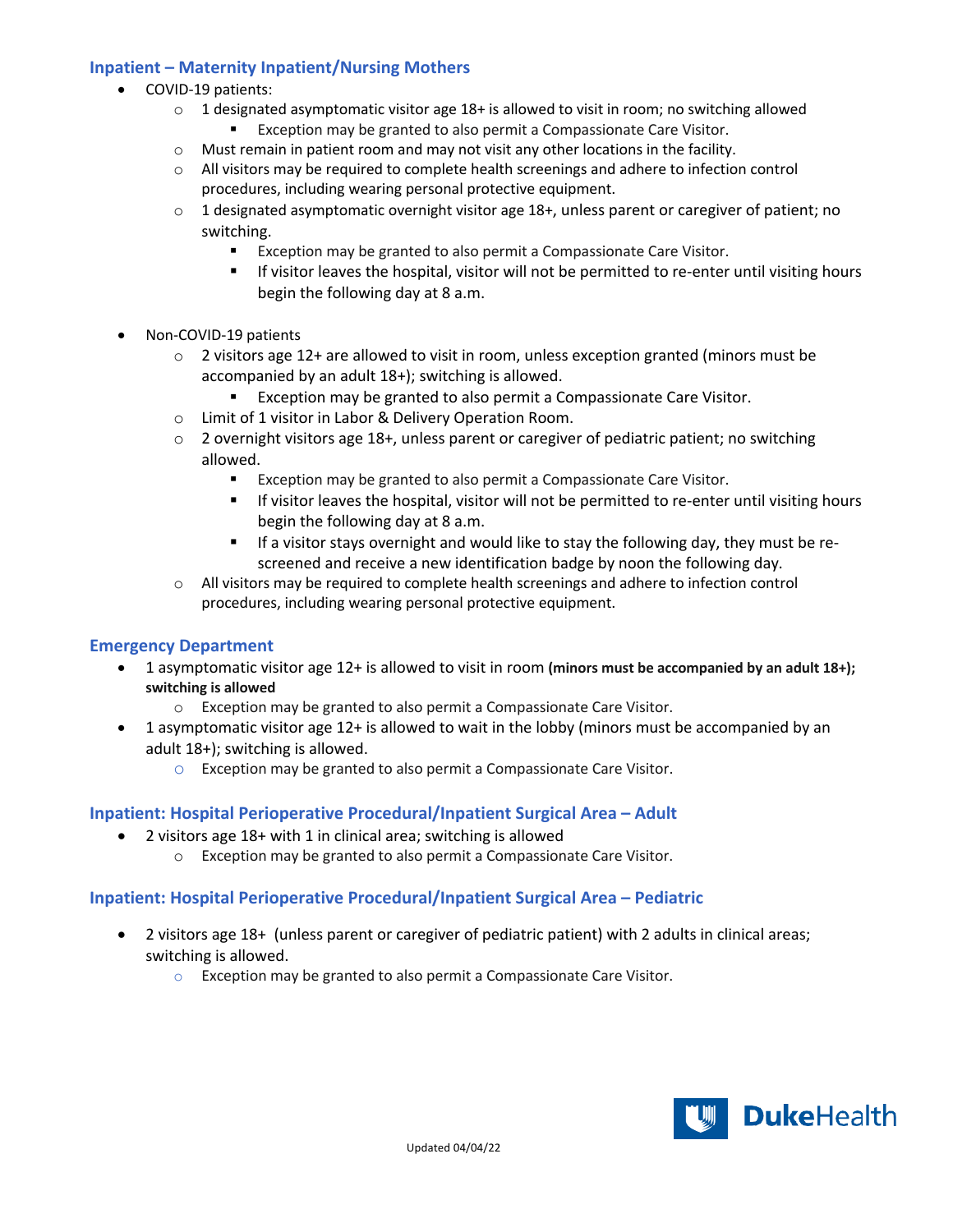# **Outpatient: Hospital Perioperative Procedural/Outpatient Surgical Area – Adult**

- 2 visitors age 18+ with 1 in the clinical area; switching is allowed.
	- Exception may be granted to also permit a Compassionate Care Visitor.

## **Outpatient: Hospital Perioperative Procedural/Outpatient Surgical Area – Pediatric**

- 2 visitors age 18+ (unless parent or caregiver of pediatric patient) in either the designated waiting area OR in clinical area; switching is allowed.
	- Exception may be granted to also permit a Compassionate Care Visitor.

# **Outpatient: Other - Ambulatory (Ambulatory Surgery Center/Clinics/Doctor's Offices) – Adult**

- 1 visitor age 12+ in either the designated waiting area OR in the clinical area; switching is allowed **(minors must be accompanied by an adult 18+)**
- Exception may be granted to also permit a Compassionate Care Visitor. Exceptions to this policy include:
	- $\circ$  An additional aide, assistant or caregiver may accompany a patient when their presence is required.
	- $\circ$  A child/sibling under the age of 12 may accompany a patient when a caregiver has no other reasonable option for childcare **(minors must be accompanied by an adult 18+).**
	- $\circ$  An additional child/sibling may accompany the patient when a caregiver has no other reasonable option for childcare.
	- o Any prior location/clinic-specific restriction may continue to apply.

# **Outpatient: Other - Ambulatory (Ambulatory Surgery Center/Clinics/Doctor's Offices) – Pediatric**

- 2 visitors age 12+ either in designated waiting area OR in clinical area; switching is allowed **(minors must be accompanied by an adult 18+).**
- Exception may be granted to also permit a Compassionate Care Visitor.
- Exceptions to this policy include:
	- $\circ$  An additional aide, assistant or caregiver may accompany a patient when their presence is required.
	- $\circ$  A child/sibling under the age of 12 may accompany a visitor when visitor is patient's caregiver and has no other reasonable option for childcare **(minors must be accompanied by an adult 18+).**
	- $\circ$  An additional child/sibling may accompany the visitor when visitor is patient's caregiver and has no other reasonable option for childcare.
	- o Any prior location/clinic-specific restriction may continue to apply.

# **Definition of Compassionate Care Situation**

**Compassionate Care Visitors**: Individuals who request to visit a patient who is experiencing any of the following circumstances: (a) end-of-life situations; (b) the patient was living with his or her family before recently being admitted to the facility and is struggling with the change in environment and lack of physical family support; (c) the patient is grieving after a friend of family member recently passed away; (d) a patient who needs cueing and encouragement with eating or drinking, previously provided by family or caregivers, is experiencing weight loss or dehydration; or (e) the patient used to talk and interact with others, but is experiencing emotional distress, seldom speaking, or crying more frequently when the patient rarely cried in the past. A patient's care team shall determine whether a patient is entitled to Compassionate Care Visitors. Patients have the right to withdraw or deny their consent to one or more Compassionate Care Visitor at any time.